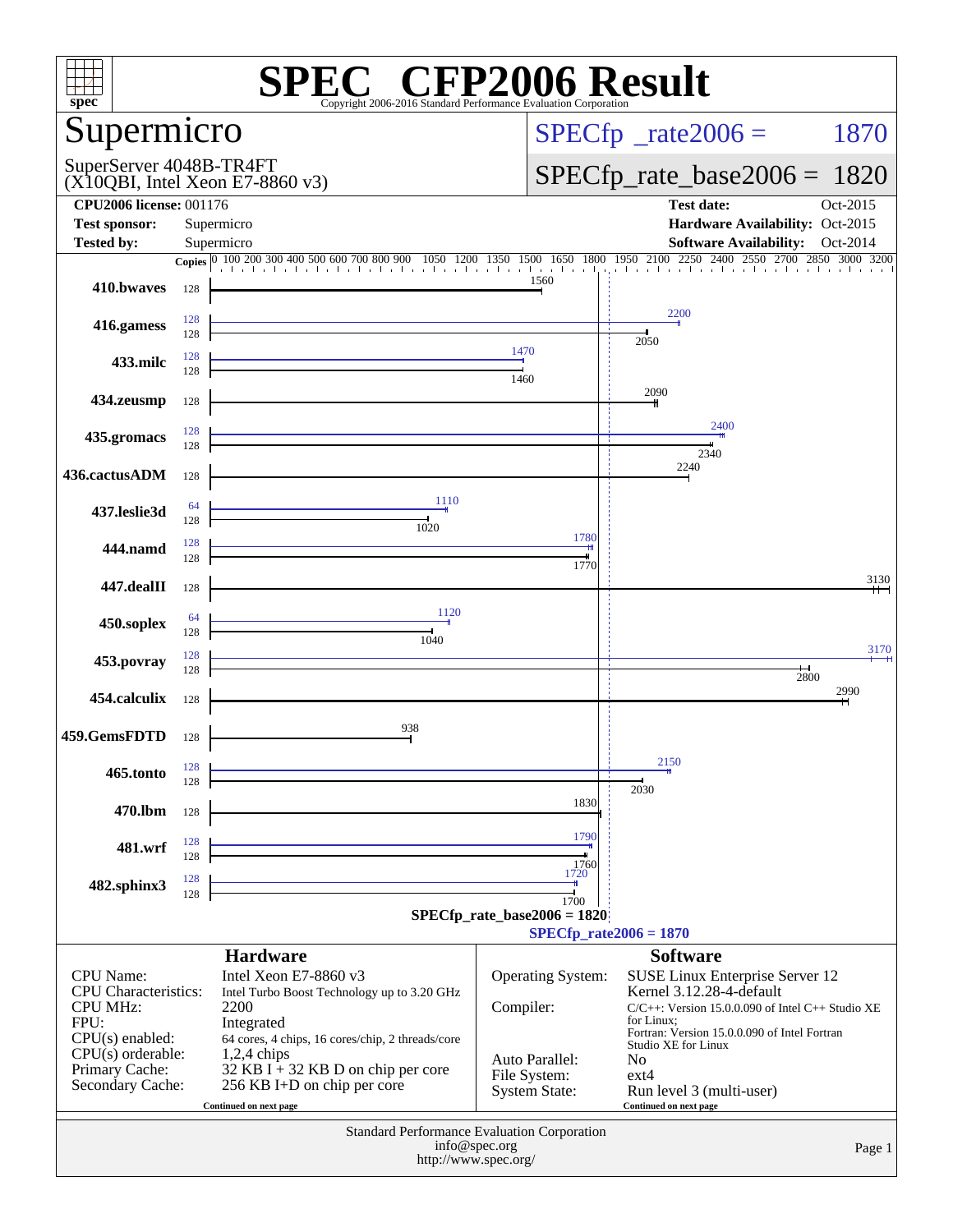

## Supermicro

### $SPECTp_rate2006 = 1870$

#### SuperServer 4048B-TR4FT

(X10QBI, Intel Xeon E7-8860 v3)

[SPECfp\\_rate\\_base2006 =](http://www.spec.org/auto/cpu2006/Docs/result-fields.html#SPECfpratebase2006) 1820

| <b>CPU2006 license: 001176</b>       |                                                                                       |                                                            | <b>Test date:</b><br>Oct-2015             |
|--------------------------------------|---------------------------------------------------------------------------------------|------------------------------------------------------------|-------------------------------------------|
| <b>Test sponsor:</b>                 | Supermicro                                                                            |                                                            | Hardware Availability: Oct-2015           |
| <b>Tested by:</b>                    | Supermicro                                                                            |                                                            | <b>Software Availability:</b><br>Oct-2014 |
| L3 Cache:<br>Other Cache:<br>Memory: | 40 MB I+D on chip per chip<br>None<br>512 GB (32 x 16 GB 2Rx4 PC4-2133P-R, running at | <b>Base Pointers:</b><br>Peak Pointers:<br>Other Software: | $32/64$ -bit<br>$32/64$ -bit<br>None      |
| Disk Subsystem:<br>Other Hardware:   | $1600 \text{ MHz}$<br>1 x 750 GB SATA III, 7200 RPM<br>None                           |                                                            |                                           |

| <b>Results Table</b> |               |                |       |                |       |                |       |               |                |              |                |              |                |              |
|----------------------|---------------|----------------|-------|----------------|-------|----------------|-------|---------------|----------------|--------------|----------------|--------------|----------------|--------------|
|                      |               | <b>Base</b>    |       |                |       |                |       | <b>Peak</b>   |                |              |                |              |                |              |
| <b>Benchmark</b>     | <b>Copies</b> | <b>Seconds</b> | Ratio | <b>Seconds</b> | Ratio | <b>Seconds</b> | Ratio | <b>Copies</b> | <b>Seconds</b> | <b>Ratio</b> | <b>Seconds</b> | <b>Ratio</b> | <b>Seconds</b> | <b>Ratio</b> |
| 410.bwayes           | 128           | 1118           | 1560  | 1119           | 1550  | 1118           | 1560  | 128           | 1118           | 1560         | 1119           | 1550         | <b>1118</b>    | <b>1560</b>  |
| 416.gamess           | 128           | 1221           | 2050  | 1223           | 2050  | 1228           | 2040  | 128           | 1143           | 2190         | 1138           | 2200         | 1140           | 2200         |
| $433$ .milc          | 128           | 801            | 1470  | 802            | 1460  | 802            | 1460  | 128           | 801            | 1470         | 801            | 1470         | 800            | 1470         |
| 434.zeusmp           | 128           | 556            | 2090  | 557            | 2090  | 559            | 2080  | 128           | 556            | 2090         | 557            | 2090         | 559            | 2080         |
| $435$ . gromacs      | 128           | 390            | 2340  | 390            | 2340  | 388            | 2350  | 128           | 383            | 2390         | 380            | 2400         | 379            | 2410         |
| 436.cactusADM        | 128           | 682            | 2240  | 682            | 2240  | 682            | 2240  | 128           | 682            | 2240         | 682            | 2240         | 682            | <b>2240</b>  |
| 437.leslie3d         | 128           | 1181           | 1020  | 1184           | 1020  | 1179           | 1020  | 64            | 542            | <b>1110</b>  | 541            | 1110         | 545            | 1100         |
| 444.namd             | 128           | 580            | 1770  | 582            | 1760  | 582            | 1770  | 128           | 573            | 1790         | 579            | 1770         | 575            | 1780         |
| 447.dealII           | 128           | 471            | 3110  | 467            | 3130  | 460            | 3180  | 128           | 471            | 3110         | 467            | 3130         | 460            | 3180         |
| $450$ .soplex        | 128           | 1027           | 1040  | 1028           | 1040  | 1030           | 1040  | 64            | 476            | 1120         | 478            | 1120         | 476            | 1120         |
| 453.povray           | 128           | 242            | 2810  | 243            | 2800  | 246            | 2770  | 128           | 215            | 3170         | 220            | 3100         | 213            | 3200         |
| 454.calculix         | 128           | 353            | 2990  | 356            | 2960  | 353            | 2990  | 128           | <u>353</u>     | 2990         | 356            | 2960         | 353            | 2990         |
| 459.GemsFDTD         | 128           | 1445           | 940   | 1448           | 938   | 1449           | 938   | 128           | 1445           | 940          | 1448           | 938          | 1449           | 938          |
| 465.tonto            | 128           | 622            | 2030  | 621            | 2030  | 622            | 2030  | 128           | 587            | 2140         | 584            | 2160         | 585            | 2150         |
| 470.1bm              | 128           | 963            | 1830  | 961            | 1830  | 961            | 1830  | 128           | 963            | 1830         | 961            | 1830         | 961            | 1830         |
| 481.wrf              | 128           | 815            | 1750  | 810            | 1770  | 813            | 1760  | 128           | 804            | 1780         | 800            | 1790         | 801            | 1790         |
| $482$ .sphinx $3$    | 128           | 1465           | 1700  | 1461           | 1710  | 1465           | 1700  | 128           | 1451           | 1720         | 1454           | 1720         | 1461           | 1710         |

Results appear in the [order in which they were run.](http://www.spec.org/auto/cpu2006/Docs/result-fields.html#RunOrder) Bold underlined text [indicates a median measurement.](http://www.spec.org/auto/cpu2006/Docs/result-fields.html#Median)

#### **[Submit Notes](http://www.spec.org/auto/cpu2006/Docs/result-fields.html#SubmitNotes)**

 The numactl mechanism was used to bind copies to processors. The config file option 'submit' was used to generate numactl commands to bind each copy to a specific processor. For details, please see the config file.

#### **[Operating System Notes](http://www.spec.org/auto/cpu2006/Docs/result-fields.html#OperatingSystemNotes)**

Stack size set to unlimited using "ulimit -s unlimited"

#### **[Platform Notes](http://www.spec.org/auto/cpu2006/Docs/result-fields.html#PlatformNotes)**

 Sysinfo program /usr/cpu2006/config/sysinfo.rev6914 \$Rev: 6914 \$ \$Date:: 2014-06-25 #\$ e3fbb8667b5a285932ceab81e28219e1 running on  $126-37$  Fri Oct  $16$   $14:34:02$   $2015$ <br>Continued on next page

> Standard Performance Evaluation Corporation [info@spec.org](mailto:info@spec.org) <http://www.spec.org/>

Page 2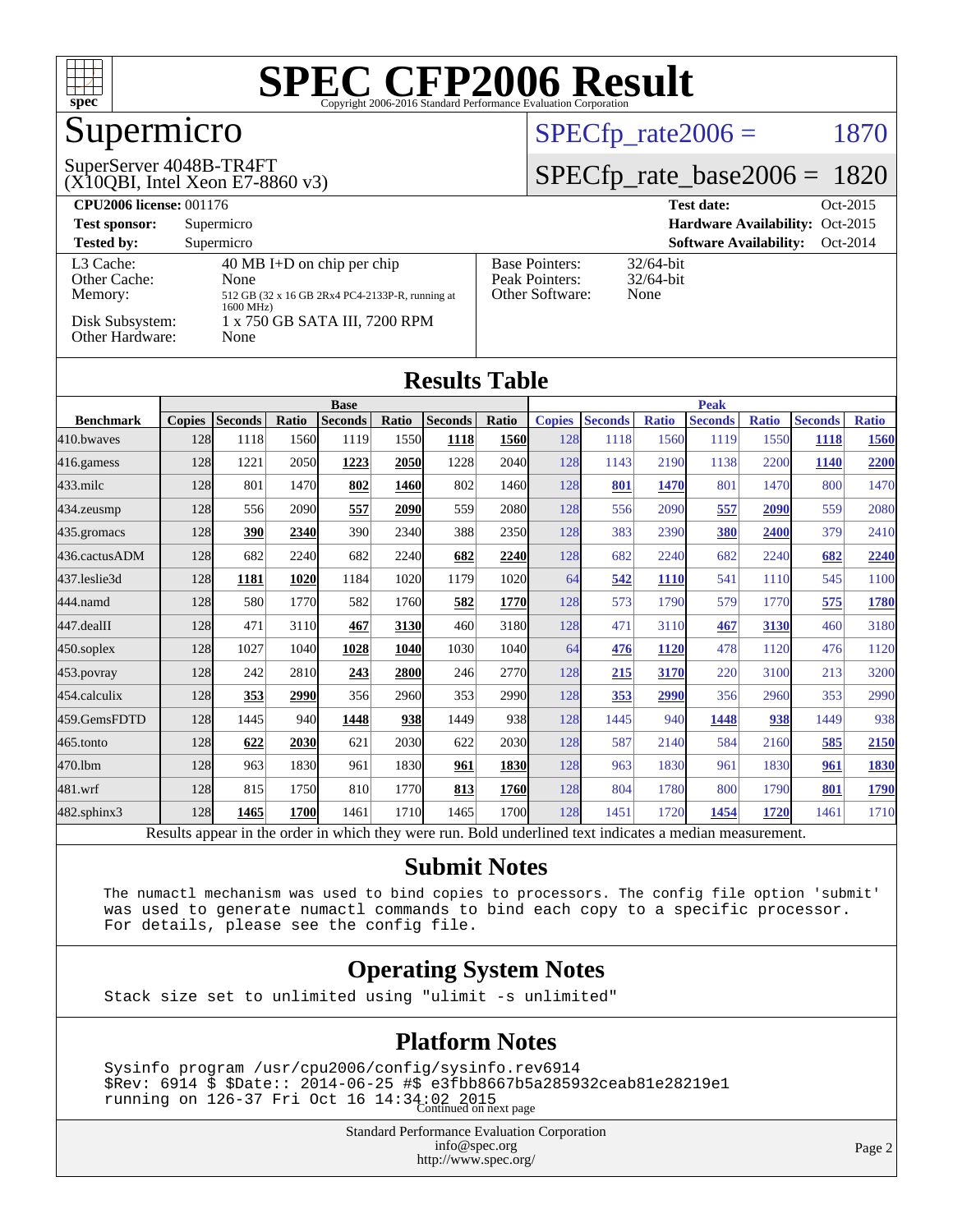

### Supermicro

 $SPECfp$  rate $2006 = 1870$ 

(X10QBI, Intel Xeon E7-8860 v3) SuperServer 4048B-TR4FT

[SPECfp\\_rate\\_base2006 =](http://www.spec.org/auto/cpu2006/Docs/result-fields.html#SPECfpratebase2006) 1820

**[CPU2006 license:](http://www.spec.org/auto/cpu2006/Docs/result-fields.html#CPU2006license)** 001176 **[Test date:](http://www.spec.org/auto/cpu2006/Docs/result-fields.html#Testdate)** Oct-2015 **[Test sponsor:](http://www.spec.org/auto/cpu2006/Docs/result-fields.html#Testsponsor)** Supermicro Supermicro **[Hardware Availability:](http://www.spec.org/auto/cpu2006/Docs/result-fields.html#HardwareAvailability)** Oct-2015 **[Tested by:](http://www.spec.org/auto/cpu2006/Docs/result-fields.html#Testedby)** Supermicro **[Software Availability:](http://www.spec.org/auto/cpu2006/Docs/result-fields.html#SoftwareAvailability)** Oct-2014

#### **[Platform Notes \(Continued\)](http://www.spec.org/auto/cpu2006/Docs/result-fields.html#PlatformNotes)**

Standard Performance Evaluation Corporation [info@spec.org](mailto:info@spec.org) <http://www.spec.org/> Page 3 This section contains SUT (System Under Test) info as seen by some common utilities. To remove or add to this section, see: <http://www.spec.org/cpu2006/Docs/config.html#sysinfo> From /proc/cpuinfo model name : Intel $(R)$  Xeon $(R)$  CPU E7-8860 v3 @ 2.20GHz 4 "physical id"s (chips) 128 "processors" cores, siblings (Caution: counting these is hw and system dependent. The following excerpts from /proc/cpuinfo might not be reliable. Use with caution.) cpu cores : 16 siblings : 32 physical 0: cores 0 1 2 3 4 5 6 7 8 9 10 11 12 13 14 15 physical 1: cores 0 1 2 3 4 5 6 7 8 9 10 11 12 13 14 15 physical 2: cores 0 1 2 3 4 5 6 7 8 9 10 11 12 13 14 15 physical 3: cores 0 1 2 3 4 5 6 7 8 9 10 11 12 13 14 15 cache size : 40960 KB From /proc/meminfo MemTotal: 529298164 kB HugePages\_Total: 0 Hugepagesize: 2048 kB /usr/bin/lsb\_release -d SUSE Linux Enterprise Server 12 From /etc/\*release\* /etc/\*version\* SuSE-release: SUSE Linux Enterprise Server 12 (x86\_64) VERSION = 12 PATCHLEVEL = 0 # This file is deprecated and will be removed in a future service pack or release. # Please check /etc/os-release for details about this release. os-release: NAME="SLES" VERSION="12" VERSION\_ID="12" PRETTY\_NAME="SUSE\_Linux Enterprise Server 12" ID="sles" ANSI\_COLOR="0;32" CPE\_NAME="cpe:/o:suse:sles:12" uname -a: Linux 126-37 3.12.28-4-default #1 SMP Thu Sep 25 17:02:34 UTC 2014 (9879bd4) x86\_64 x86\_64 x86\_64 GNU/Linux run-level 3 Oct 16 01:31 last=5 SPEC is set to: /usr/cpu2006 Continued on next page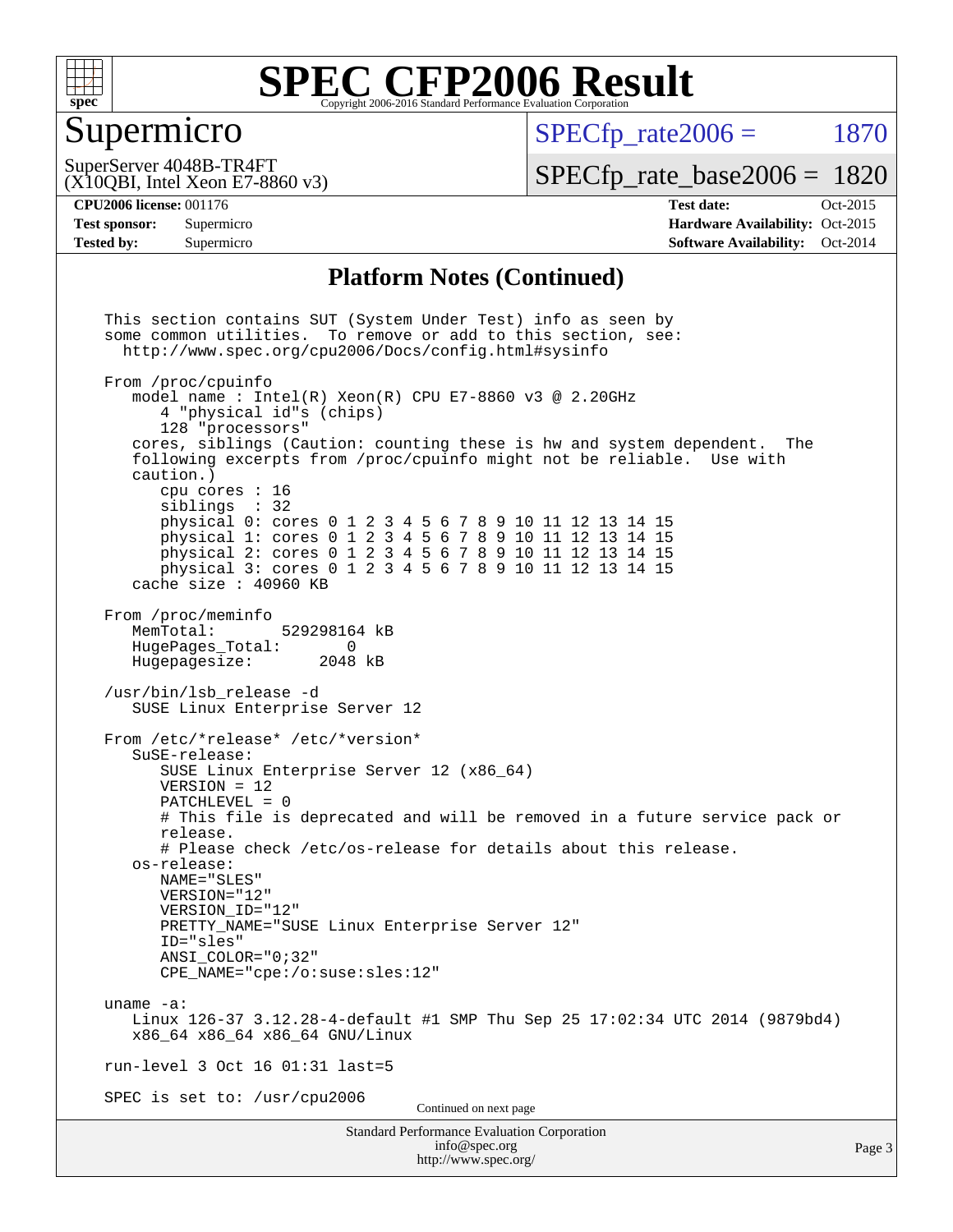

### Supermicro

 $SPECTp\_rate2006 = 1870$ 

(X10QBI, Intel Xeon E7-8860 v3) SuperServer 4048B-TR4FT

[SPECfp\\_rate\\_base2006 =](http://www.spec.org/auto/cpu2006/Docs/result-fields.html#SPECfpratebase2006) 1820

**[CPU2006 license:](http://www.spec.org/auto/cpu2006/Docs/result-fields.html#CPU2006license)** 001176 **[Test date:](http://www.spec.org/auto/cpu2006/Docs/result-fields.html#Testdate)** Oct-2015 **[Test sponsor:](http://www.spec.org/auto/cpu2006/Docs/result-fields.html#Testsponsor)** Supermicro Supermicro **[Hardware Availability:](http://www.spec.org/auto/cpu2006/Docs/result-fields.html#HardwareAvailability)** Oct-2015 **[Tested by:](http://www.spec.org/auto/cpu2006/Docs/result-fields.html#Testedby)** Supermicro **[Software Availability:](http://www.spec.org/auto/cpu2006/Docs/result-fields.html#SoftwareAvailability)** Oct-2014

#### **[Platform Notes \(Continued\)](http://www.spec.org/auto/cpu2006/Docs/result-fields.html#PlatformNotes)**

| Filesystem                             |                           |  | Type Size Used Avail Use% Mounted on |  |
|----------------------------------------|---------------------------|--|--------------------------------------|--|
| /dev/sda2                              | ext4 591G 294G 296G 50% / |  |                                      |  |
| Additional information from dmidecode: |                           |  |                                      |  |

 Warning: Use caution when you interpret this section. The 'dmidecode' program reads system data which is "intended to allow hardware to be accurately determined", but the intent may not be met, as there are frequent changes to hardware, firmware, and the "DMTF SMBIOS" standard.

 BIOS American Megatrends Inc. 1.1b 09/30/2015 Memory: 32x Hynix HMA42GR7MFR4N-TF 16 GB 2 rank 2133 MHz, configured at 1600 MHz 64x NO DIMM NO DIMM

(End of data from sysinfo program)

#### **[General Notes](http://www.spec.org/auto/cpu2006/Docs/result-fields.html#GeneralNotes)**

Environment variables set by runspec before the start of the run: LD\_LIBRARY\_PATH = "/usr/cpu2006/libs/32:/usr/cpu2006/libs/64:/usr/cpu2006/sh"

 Binaries compiled on a system with 1x Core i5-4670K CPU + 16GB memory using RedHat EL 7.0 Transparent Huge Pages enabled with: echo always > /sys/kernel/mm/transparent\_hugepage/enabled Filesystem page cache cleared with: echo 1> /proc/sys/vm/drop\_caches runspec command invoked through numactl i.e.: numactl --interleave=all runspec <etc>

### **[Base Compiler Invocation](http://www.spec.org/auto/cpu2006/Docs/result-fields.html#BaseCompilerInvocation)**

[C benchmarks](http://www.spec.org/auto/cpu2006/Docs/result-fields.html#Cbenchmarks):  $\text{icc}$   $-\text{m64}$ 

[C++ benchmarks:](http://www.spec.org/auto/cpu2006/Docs/result-fields.html#CXXbenchmarks) [icpc -m64](http://www.spec.org/cpu2006/results/res2016q1/cpu2006-20151216-38440.flags.html#user_CXXbase_intel_icpc_64bit_bedb90c1146cab66620883ef4f41a67e)

[Fortran benchmarks](http://www.spec.org/auto/cpu2006/Docs/result-fields.html#Fortranbenchmarks): [ifort -m64](http://www.spec.org/cpu2006/results/res2016q1/cpu2006-20151216-38440.flags.html#user_FCbase_intel_ifort_64bit_ee9d0fb25645d0210d97eb0527dcc06e)

[Benchmarks using both Fortran and C](http://www.spec.org/auto/cpu2006/Docs/result-fields.html#BenchmarksusingbothFortranandC): [icc -m64](http://www.spec.org/cpu2006/results/res2016q1/cpu2006-20151216-38440.flags.html#user_CC_FCbase_intel_icc_64bit_0b7121f5ab7cfabee23d88897260401c) [ifort -m64](http://www.spec.org/cpu2006/results/res2016q1/cpu2006-20151216-38440.flags.html#user_CC_FCbase_intel_ifort_64bit_ee9d0fb25645d0210d97eb0527dcc06e)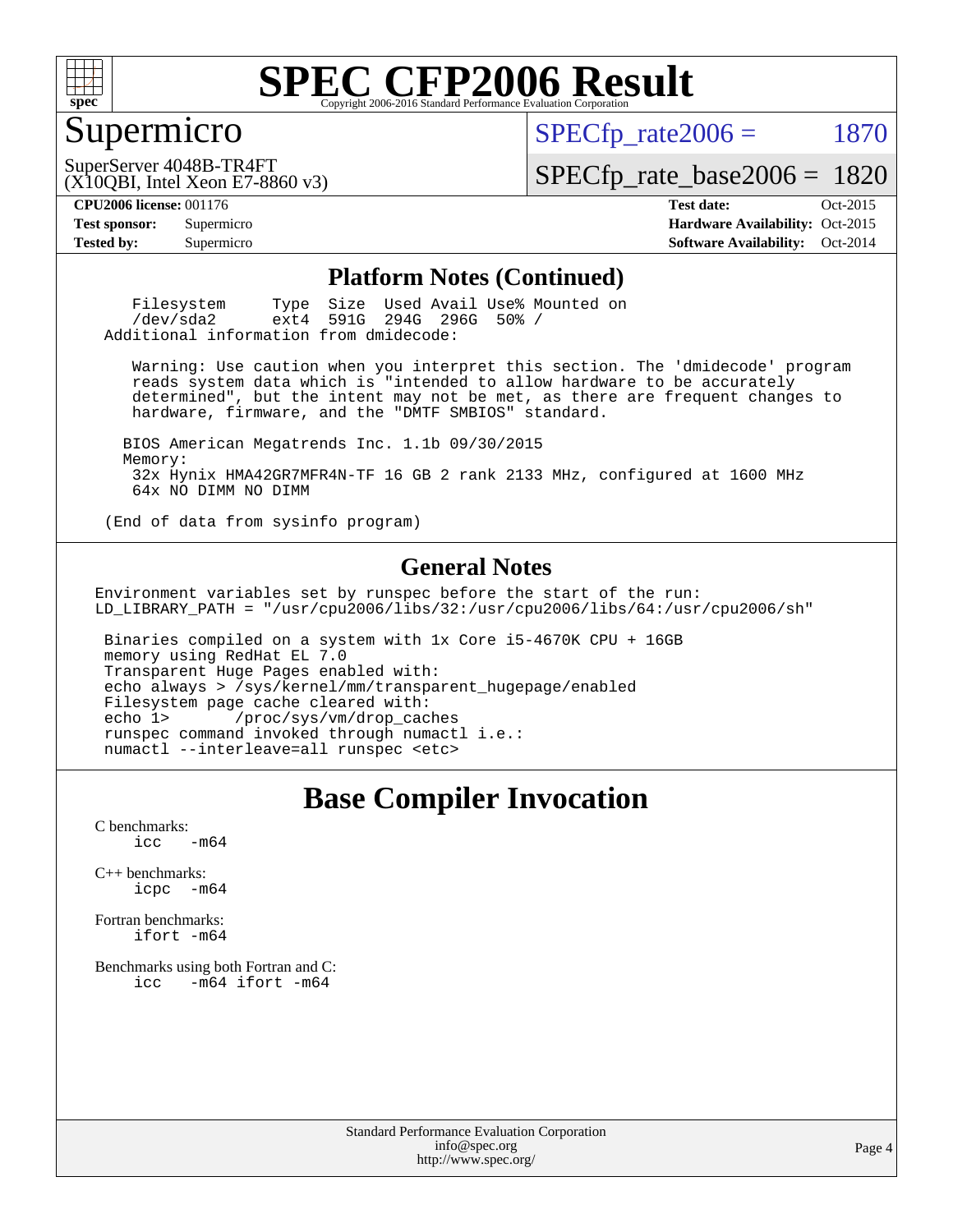

## Supermicro

 $SPECTp\_rate2006 = 1870$ 

(X10QBI, Intel Xeon E7-8860 v3) SuperServer 4048B-TR4FT

[SPECfp\\_rate\\_base2006 =](http://www.spec.org/auto/cpu2006/Docs/result-fields.html#SPECfpratebase2006) 1820

**[CPU2006 license:](http://www.spec.org/auto/cpu2006/Docs/result-fields.html#CPU2006license)** 001176 **[Test date:](http://www.spec.org/auto/cpu2006/Docs/result-fields.html#Testdate)** Oct-2015 **[Test sponsor:](http://www.spec.org/auto/cpu2006/Docs/result-fields.html#Testsponsor)** Supermicro Supermicro **[Hardware Availability:](http://www.spec.org/auto/cpu2006/Docs/result-fields.html#HardwareAvailability)** Oct-2015 **[Tested by:](http://www.spec.org/auto/cpu2006/Docs/result-fields.html#Testedby)** Supermicro **[Software Availability:](http://www.spec.org/auto/cpu2006/Docs/result-fields.html#SoftwareAvailability)** Oct-2014

### **[Base Portability Flags](http://www.spec.org/auto/cpu2006/Docs/result-fields.html#BasePortabilityFlags)**

| 410.bwaves: -DSPEC CPU LP64<br>416.gamess: -DSPEC_CPU_LP64<br>433.milc: -DSPEC CPU LP64 |                                                                |
|-----------------------------------------------------------------------------------------|----------------------------------------------------------------|
| 434.zeusmp: -DSPEC_CPU_LP64                                                             |                                                                |
| 435.gromacs: -DSPEC_CPU_LP64 -nofor_main                                                |                                                                |
| 436.cactusADM: - DSPEC CPU LP64 - nofor main                                            |                                                                |
| 437.leslie3d: -DSPEC CPU LP64                                                           |                                                                |
| 444.namd: -DSPEC CPU LP64                                                               |                                                                |
| 447.dealII: -DSPEC CPU LP64                                                             |                                                                |
| 450.soplex: -DSPEC_CPU_LP64                                                             |                                                                |
| 453.povray: -DSPEC_CPU_LP64                                                             |                                                                |
| 454.calculix: - DSPEC CPU LP64 - nofor main                                             |                                                                |
| 459. GemsFDTD: - DSPEC CPU LP64                                                         |                                                                |
| 465.tonto: - DSPEC CPU LP64                                                             |                                                                |
| 470.1bm: - DSPEC CPU LP64                                                               |                                                                |
|                                                                                         | 481.wrf: -DSPEC CPU_LP64 -DSPEC_CPU_CASE_FLAG -DSPEC_CPU_LINUX |
| 482.sphinx3: -DSPEC_CPU_LP64                                                            |                                                                |
|                                                                                         |                                                                |

### **[Base Optimization Flags](http://www.spec.org/auto/cpu2006/Docs/result-fields.html#BaseOptimizationFlags)**

[C benchmarks](http://www.spec.org/auto/cpu2006/Docs/result-fields.html#Cbenchmarks): [-xCORE-AVX2](http://www.spec.org/cpu2006/results/res2016q1/cpu2006-20151216-38440.flags.html#user_CCbase_f-xAVX2_5f5fc0cbe2c9f62c816d3e45806c70d7) [-ipo](http://www.spec.org/cpu2006/results/res2016q1/cpu2006-20151216-38440.flags.html#user_CCbase_f-ipo) [-O3](http://www.spec.org/cpu2006/results/res2016q1/cpu2006-20151216-38440.flags.html#user_CCbase_f-O3) [-no-prec-div](http://www.spec.org/cpu2006/results/res2016q1/cpu2006-20151216-38440.flags.html#user_CCbase_f-no-prec-div) [-opt-prefetch](http://www.spec.org/cpu2006/results/res2016q1/cpu2006-20151216-38440.flags.html#user_CCbase_f-opt-prefetch) [-auto-p32](http://www.spec.org/cpu2006/results/res2016q1/cpu2006-20151216-38440.flags.html#user_CCbase_f-auto-p32) [-ansi-alias](http://www.spec.org/cpu2006/results/res2016q1/cpu2006-20151216-38440.flags.html#user_CCbase_f-ansi-alias) [-opt-mem-layout-trans=3](http://www.spec.org/cpu2006/results/res2016q1/cpu2006-20151216-38440.flags.html#user_CCbase_f-opt-mem-layout-trans_a7b82ad4bd7abf52556d4961a2ae94d5)

[C++ benchmarks:](http://www.spec.org/auto/cpu2006/Docs/result-fields.html#CXXbenchmarks) [-xCORE-AVX2](http://www.spec.org/cpu2006/results/res2016q1/cpu2006-20151216-38440.flags.html#user_CXXbase_f-xAVX2_5f5fc0cbe2c9f62c816d3e45806c70d7) [-ipo](http://www.spec.org/cpu2006/results/res2016q1/cpu2006-20151216-38440.flags.html#user_CXXbase_f-ipo) [-O3](http://www.spec.org/cpu2006/results/res2016q1/cpu2006-20151216-38440.flags.html#user_CXXbase_f-O3) [-no-prec-div](http://www.spec.org/cpu2006/results/res2016q1/cpu2006-20151216-38440.flags.html#user_CXXbase_f-no-prec-div) [-opt-prefetch](http://www.spec.org/cpu2006/results/res2016q1/cpu2006-20151216-38440.flags.html#user_CXXbase_f-opt-prefetch) [-auto-p32](http://www.spec.org/cpu2006/results/res2016q1/cpu2006-20151216-38440.flags.html#user_CXXbase_f-auto-p32) [-ansi-alias](http://www.spec.org/cpu2006/results/res2016q1/cpu2006-20151216-38440.flags.html#user_CXXbase_f-ansi-alias) [-opt-mem-layout-trans=3](http://www.spec.org/cpu2006/results/res2016q1/cpu2006-20151216-38440.flags.html#user_CXXbase_f-opt-mem-layout-trans_a7b82ad4bd7abf52556d4961a2ae94d5)

[Fortran benchmarks](http://www.spec.org/auto/cpu2006/Docs/result-fields.html#Fortranbenchmarks):

[-xCORE-AVX2](http://www.spec.org/cpu2006/results/res2016q1/cpu2006-20151216-38440.flags.html#user_FCbase_f-xAVX2_5f5fc0cbe2c9f62c816d3e45806c70d7) [-ipo](http://www.spec.org/cpu2006/results/res2016q1/cpu2006-20151216-38440.flags.html#user_FCbase_f-ipo) [-O3](http://www.spec.org/cpu2006/results/res2016q1/cpu2006-20151216-38440.flags.html#user_FCbase_f-O3) [-no-prec-div](http://www.spec.org/cpu2006/results/res2016q1/cpu2006-20151216-38440.flags.html#user_FCbase_f-no-prec-div) [-opt-prefetch](http://www.spec.org/cpu2006/results/res2016q1/cpu2006-20151216-38440.flags.html#user_FCbase_f-opt-prefetch)

[Benchmarks using both Fortran and C](http://www.spec.org/auto/cpu2006/Docs/result-fields.html#BenchmarksusingbothFortranandC):

```
-xCORE-AVX2 -ipo -O3 -no-prec-div -opt-prefetch -auto-p32
-ansi-alias -opt-mem-layout-trans=3
```
### **[Peak Compiler Invocation](http://www.spec.org/auto/cpu2006/Docs/result-fields.html#PeakCompilerInvocation)**

[C benchmarks](http://www.spec.org/auto/cpu2006/Docs/result-fields.html#Cbenchmarks):  $\text{icc}$  -m64

[C++ benchmarks \(except as noted below\):](http://www.spec.org/auto/cpu2006/Docs/result-fields.html#CXXbenchmarksexceptasnotedbelow) [icpc -m64](http://www.spec.org/cpu2006/results/res2016q1/cpu2006-20151216-38440.flags.html#user_CXXpeak_intel_icpc_64bit_bedb90c1146cab66620883ef4f41a67e)

450.soplex: [icpc -m32 -L/opt/intel/composer\\_xe\\_2015/lib/ia32](http://www.spec.org/cpu2006/results/res2016q1/cpu2006-20151216-38440.flags.html#user_peakCXXLD450_soplex_intel_icpc_c2c99686a1a582c3e0de0b4806b02cea)

Continued on next page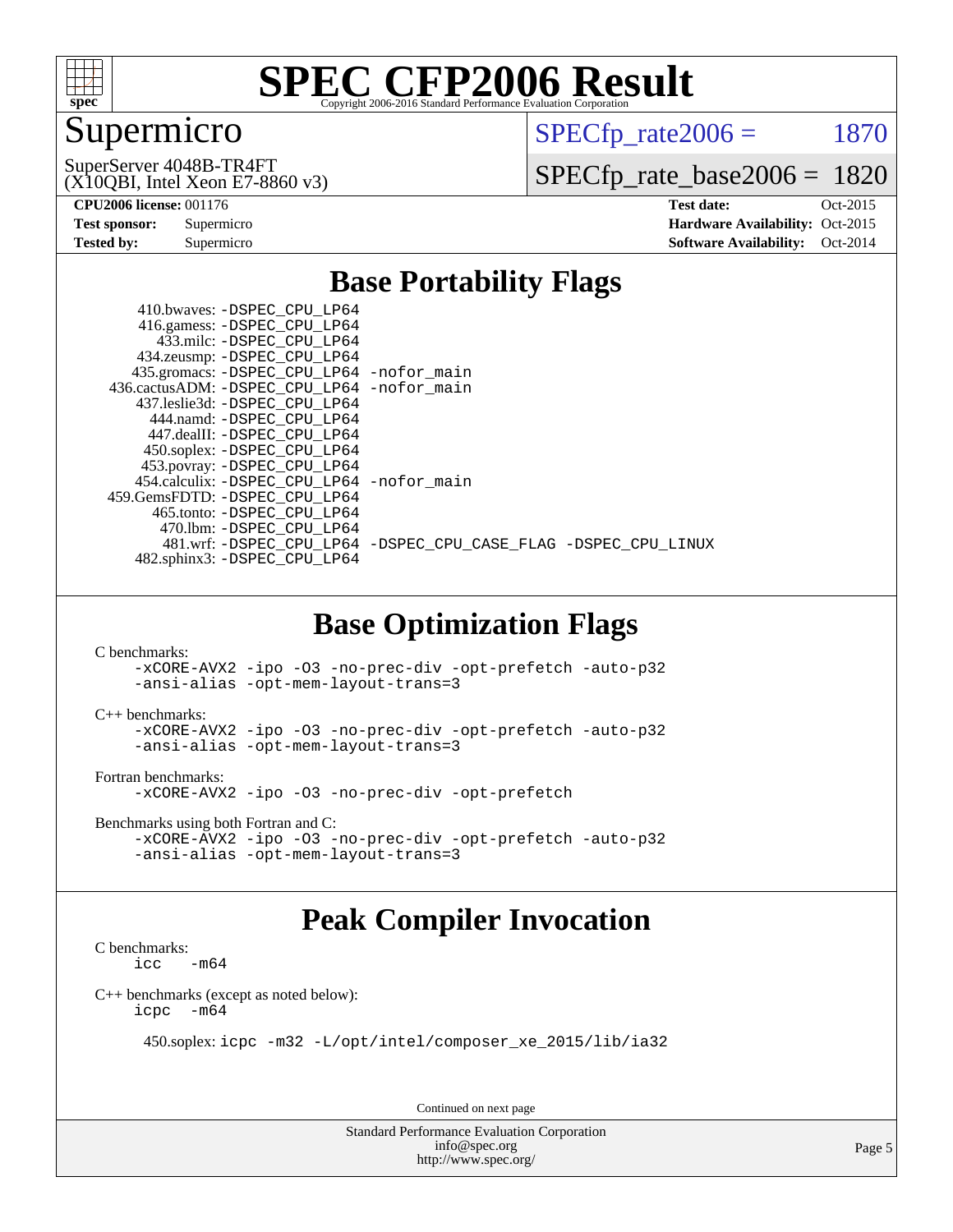

## Supermicro

 $SPECTp\_rate2006 = 1870$ 

(X10QBI, Intel Xeon E7-8860 v3) SuperServer 4048B-TR4FT

[SPECfp\\_rate\\_base2006 =](http://www.spec.org/auto/cpu2006/Docs/result-fields.html#SPECfpratebase2006) 1820

**[CPU2006 license:](http://www.spec.org/auto/cpu2006/Docs/result-fields.html#CPU2006license)** 001176 **[Test date:](http://www.spec.org/auto/cpu2006/Docs/result-fields.html#Testdate)** Oct-2015 **[Test sponsor:](http://www.spec.org/auto/cpu2006/Docs/result-fields.html#Testsponsor)** Supermicro Supermicro **[Hardware Availability:](http://www.spec.org/auto/cpu2006/Docs/result-fields.html#HardwareAvailability)** Oct-2015 **[Tested by:](http://www.spec.org/auto/cpu2006/Docs/result-fields.html#Testedby)** Supermicro **[Software Availability:](http://www.spec.org/auto/cpu2006/Docs/result-fields.html#SoftwareAvailability)** Oct-2014

## **[Peak Compiler Invocation \(Continued\)](http://www.spec.org/auto/cpu2006/Docs/result-fields.html#PeakCompilerInvocation)**

[Fortran benchmarks](http://www.spec.org/auto/cpu2006/Docs/result-fields.html#Fortranbenchmarks): [ifort -m64](http://www.spec.org/cpu2006/results/res2016q1/cpu2006-20151216-38440.flags.html#user_FCpeak_intel_ifort_64bit_ee9d0fb25645d0210d97eb0527dcc06e)

[Benchmarks using both Fortran and C](http://www.spec.org/auto/cpu2006/Docs/result-fields.html#BenchmarksusingbothFortranandC): [icc -m64](http://www.spec.org/cpu2006/results/res2016q1/cpu2006-20151216-38440.flags.html#user_CC_FCpeak_intel_icc_64bit_0b7121f5ab7cfabee23d88897260401c) [ifort -m64](http://www.spec.org/cpu2006/results/res2016q1/cpu2006-20151216-38440.flags.html#user_CC_FCpeak_intel_ifort_64bit_ee9d0fb25645d0210d97eb0527dcc06e)

 $410. \text{b}$ 

### **[Peak Portability Flags](http://www.spec.org/auto/cpu2006/Docs/result-fields.html#PeakPortabilityFlags)**

| 435.gromacs: -DSPEC_CPU_LP64 -nofor_main                       |
|----------------------------------------------------------------|
| 436.cactusADM: -DSPEC CPU LP64 -nofor main                     |
|                                                                |
|                                                                |
|                                                                |
|                                                                |
| 454.calculix: - DSPEC CPU LP64 - nofor main                    |
|                                                                |
|                                                                |
|                                                                |
| 481.wrf: -DSPEC_CPU_LP64 -DSPEC_CPU_CASE_FLAG -DSPEC_CPU_LINUX |
|                                                                |
|                                                                |

## **[Peak Optimization Flags](http://www.spec.org/auto/cpu2006/Docs/result-fields.html#PeakOptimizationFlags)**

[C benchmarks](http://www.spec.org/auto/cpu2006/Docs/result-fields.html#Cbenchmarks):

 433.milc: [-xCORE-AVX2](http://www.spec.org/cpu2006/results/res2016q1/cpu2006-20151216-38440.flags.html#user_peakPASS2_CFLAGSPASS2_LDFLAGS433_milc_f-xAVX2_5f5fc0cbe2c9f62c816d3e45806c70d7)(pass 2) [-prof-gen](http://www.spec.org/cpu2006/results/res2016q1/cpu2006-20151216-38440.flags.html#user_peakPASS1_CFLAGSPASS1_LDFLAGS433_milc_prof_gen_e43856698f6ca7b7e442dfd80e94a8fc)(pass 1) [-ipo](http://www.spec.org/cpu2006/results/res2016q1/cpu2006-20151216-38440.flags.html#user_peakPASS2_CFLAGSPASS2_LDFLAGS433_milc_f-ipo)(pass 2) [-O3](http://www.spec.org/cpu2006/results/res2016q1/cpu2006-20151216-38440.flags.html#user_peakPASS2_CFLAGSPASS2_LDFLAGS433_milc_f-O3)(pass 2) [-no-prec-div](http://www.spec.org/cpu2006/results/res2016q1/cpu2006-20151216-38440.flags.html#user_peakPASS2_CFLAGSPASS2_LDFLAGS433_milc_f-no-prec-div)(pass 2) [-opt-mem-layout-trans=3](http://www.spec.org/cpu2006/results/res2016q1/cpu2006-20151216-38440.flags.html#user_peakPASS2_CFLAGS433_milc_f-opt-mem-layout-trans_a7b82ad4bd7abf52556d4961a2ae94d5)(pass 2) [-prof-use](http://www.spec.org/cpu2006/results/res2016q1/cpu2006-20151216-38440.flags.html#user_peakPASS2_CFLAGSPASS2_LDFLAGS433_milc_prof_use_bccf7792157ff70d64e32fe3e1250b55)(pass 2) [-auto-ilp32](http://www.spec.org/cpu2006/results/res2016q1/cpu2006-20151216-38440.flags.html#user_peakCOPTIMIZE433_milc_f-auto-ilp32)

 $470$ .lbm: basepeak = yes

 482.sphinx3: [-xCORE-AVX2](http://www.spec.org/cpu2006/results/res2016q1/cpu2006-20151216-38440.flags.html#user_peakOPTIMIZE482_sphinx3_f-xAVX2_5f5fc0cbe2c9f62c816d3e45806c70d7) [-ipo](http://www.spec.org/cpu2006/results/res2016q1/cpu2006-20151216-38440.flags.html#user_peakOPTIMIZE482_sphinx3_f-ipo) [-O3](http://www.spec.org/cpu2006/results/res2016q1/cpu2006-20151216-38440.flags.html#user_peakOPTIMIZE482_sphinx3_f-O3) [-no-prec-div](http://www.spec.org/cpu2006/results/res2016q1/cpu2006-20151216-38440.flags.html#user_peakOPTIMIZE482_sphinx3_f-no-prec-div) [-opt-mem-layout-trans=3](http://www.spec.org/cpu2006/results/res2016q1/cpu2006-20151216-38440.flags.html#user_peakOPTIMIZE482_sphinx3_f-opt-mem-layout-trans_a7b82ad4bd7abf52556d4961a2ae94d5) [-unroll2](http://www.spec.org/cpu2006/results/res2016q1/cpu2006-20151216-38440.flags.html#user_peakCOPTIMIZE482_sphinx3_f-unroll_784dae83bebfb236979b41d2422d7ec2)

[C++ benchmarks:](http://www.spec.org/auto/cpu2006/Docs/result-fields.html#CXXbenchmarks)

 444.namd: [-xCORE-AVX2](http://www.spec.org/cpu2006/results/res2016q1/cpu2006-20151216-38440.flags.html#user_peakPASS2_CXXFLAGSPASS2_LDFLAGS444_namd_f-xAVX2_5f5fc0cbe2c9f62c816d3e45806c70d7)(pass 2) [-prof-gen](http://www.spec.org/cpu2006/results/res2016q1/cpu2006-20151216-38440.flags.html#user_peakPASS1_CXXFLAGSPASS1_LDFLAGS444_namd_prof_gen_e43856698f6ca7b7e442dfd80e94a8fc)(pass 1) [-ipo](http://www.spec.org/cpu2006/results/res2016q1/cpu2006-20151216-38440.flags.html#user_peakPASS2_CXXFLAGSPASS2_LDFLAGS444_namd_f-ipo)(pass 2) [-O3](http://www.spec.org/cpu2006/results/res2016q1/cpu2006-20151216-38440.flags.html#user_peakPASS2_CXXFLAGSPASS2_LDFLAGS444_namd_f-O3)(pass 2) [-no-prec-div](http://www.spec.org/cpu2006/results/res2016q1/cpu2006-20151216-38440.flags.html#user_peakPASS2_CXXFLAGSPASS2_LDFLAGS444_namd_f-no-prec-div)(pass 2) [-opt-mem-layout-trans=3](http://www.spec.org/cpu2006/results/res2016q1/cpu2006-20151216-38440.flags.html#user_peakPASS2_CXXFLAGS444_namd_f-opt-mem-layout-trans_a7b82ad4bd7abf52556d4961a2ae94d5)(pass 2) [-prof-use](http://www.spec.org/cpu2006/results/res2016q1/cpu2006-20151216-38440.flags.html#user_peakPASS2_CXXFLAGSPASS2_LDFLAGS444_namd_prof_use_bccf7792157ff70d64e32fe3e1250b55)(pass 2) [-fno-alias](http://www.spec.org/cpu2006/results/res2016q1/cpu2006-20151216-38440.flags.html#user_peakCXXOPTIMIZE444_namd_f-no-alias_694e77f6c5a51e658e82ccff53a9e63a) [-auto-ilp32](http://www.spec.org/cpu2006/results/res2016q1/cpu2006-20151216-38440.flags.html#user_peakCXXOPTIMIZE444_namd_f-auto-ilp32)

Continued on next page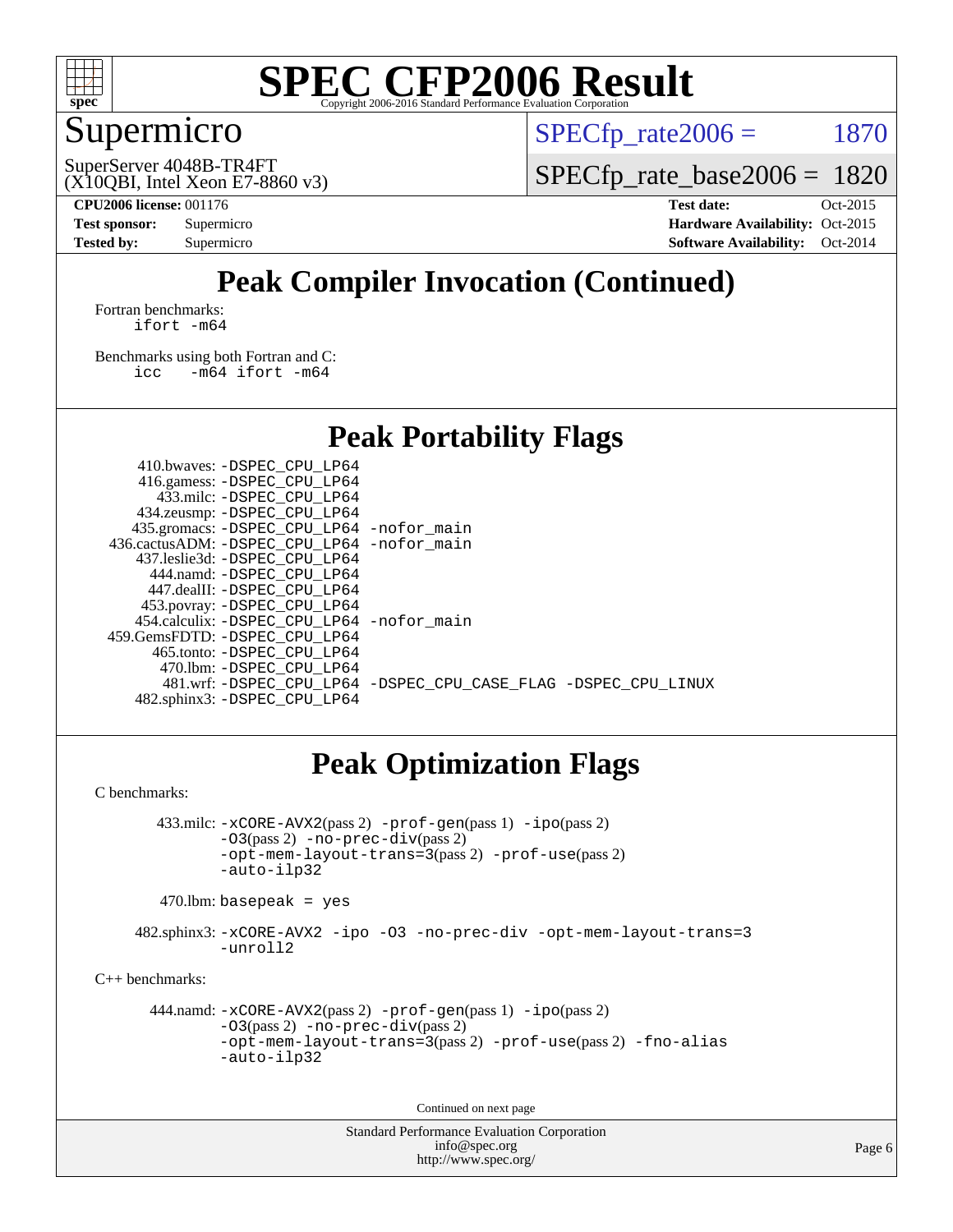

## Supermicro

 $SPECTp\_rate2006 = 1870$ 

(X10QBI, Intel Xeon E7-8860 v3) SuperServer 4048B-TR4FT

[SPECfp\\_rate\\_base2006 =](http://www.spec.org/auto/cpu2006/Docs/result-fields.html#SPECfpratebase2006) 1820

**[Tested by:](http://www.spec.org/auto/cpu2006/Docs/result-fields.html#Testedby)** Supermicro **[Software Availability:](http://www.spec.org/auto/cpu2006/Docs/result-fields.html#SoftwareAvailability)** Oct-2014

**[CPU2006 license:](http://www.spec.org/auto/cpu2006/Docs/result-fields.html#CPU2006license)** 001176 **[Test date:](http://www.spec.org/auto/cpu2006/Docs/result-fields.html#Testdate)** Oct-2015 **[Test sponsor:](http://www.spec.org/auto/cpu2006/Docs/result-fields.html#Testsponsor)** Supermicro Supermicro **[Hardware Availability:](http://www.spec.org/auto/cpu2006/Docs/result-fields.html#HardwareAvailability)** Oct-2015

## **[Peak Optimization Flags \(Continued\)](http://www.spec.org/auto/cpu2006/Docs/result-fields.html#PeakOptimizationFlags)**

 447.dealII: basepeak = yes 450.soplex: [-xCORE-AVX2](http://www.spec.org/cpu2006/results/res2016q1/cpu2006-20151216-38440.flags.html#user_peakPASS2_CXXFLAGSPASS2_LDFLAGS450_soplex_f-xAVX2_5f5fc0cbe2c9f62c816d3e45806c70d7)(pass 2) [-prof-gen](http://www.spec.org/cpu2006/results/res2016q1/cpu2006-20151216-38440.flags.html#user_peakPASS1_CXXFLAGSPASS1_LDFLAGS450_soplex_prof_gen_e43856698f6ca7b7e442dfd80e94a8fc)(pass 1) [-ipo](http://www.spec.org/cpu2006/results/res2016q1/cpu2006-20151216-38440.flags.html#user_peakPASS2_CXXFLAGSPASS2_LDFLAGS450_soplex_f-ipo)(pass 2)  $-03$ (pass 2)  $-no-prec-div(pass 2)$  $-no-prec-div(pass 2)$ [-opt-mem-layout-trans=3](http://www.spec.org/cpu2006/results/res2016q1/cpu2006-20151216-38440.flags.html#user_peakPASS2_CXXFLAGS450_soplex_f-opt-mem-layout-trans_a7b82ad4bd7abf52556d4961a2ae94d5)(pass 2) [-prof-use](http://www.spec.org/cpu2006/results/res2016q1/cpu2006-20151216-38440.flags.html#user_peakPASS2_CXXFLAGSPASS2_LDFLAGS450_soplex_prof_use_bccf7792157ff70d64e32fe3e1250b55)(pass 2) [-opt-malloc-options=3](http://www.spec.org/cpu2006/results/res2016q1/cpu2006-20151216-38440.flags.html#user_peakOPTIMIZE450_soplex_f-opt-malloc-options_13ab9b803cf986b4ee62f0a5998c2238) 453.povray: [-xCORE-AVX2](http://www.spec.org/cpu2006/results/res2016q1/cpu2006-20151216-38440.flags.html#user_peakPASS2_CXXFLAGSPASS2_LDFLAGS453_povray_f-xAVX2_5f5fc0cbe2c9f62c816d3e45806c70d7)(pass 2) [-prof-gen](http://www.spec.org/cpu2006/results/res2016q1/cpu2006-20151216-38440.flags.html#user_peakPASS1_CXXFLAGSPASS1_LDFLAGS453_povray_prof_gen_e43856698f6ca7b7e442dfd80e94a8fc)(pass 1) [-ipo](http://www.spec.org/cpu2006/results/res2016q1/cpu2006-20151216-38440.flags.html#user_peakPASS2_CXXFLAGSPASS2_LDFLAGS453_povray_f-ipo)(pass 2) [-O3](http://www.spec.org/cpu2006/results/res2016q1/cpu2006-20151216-38440.flags.html#user_peakPASS2_CXXFLAGSPASS2_LDFLAGS453_povray_f-O3)(pass 2) [-no-prec-div](http://www.spec.org/cpu2006/results/res2016q1/cpu2006-20151216-38440.flags.html#user_peakPASS2_CXXFLAGSPASS2_LDFLAGS453_povray_f-no-prec-div)(pass 2) [-opt-mem-layout-trans=3](http://www.spec.org/cpu2006/results/res2016q1/cpu2006-20151216-38440.flags.html#user_peakPASS2_CXXFLAGS453_povray_f-opt-mem-layout-trans_a7b82ad4bd7abf52556d4961a2ae94d5)(pass 2) [-prof-use](http://www.spec.org/cpu2006/results/res2016q1/cpu2006-20151216-38440.flags.html#user_peakPASS2_CXXFLAGSPASS2_LDFLAGS453_povray_prof_use_bccf7792157ff70d64e32fe3e1250b55)(pass 2) [-unroll4](http://www.spec.org/cpu2006/results/res2016q1/cpu2006-20151216-38440.flags.html#user_peakCXXOPTIMIZE453_povray_f-unroll_4e5e4ed65b7fd20bdcd365bec371b81f) [-ansi-alias](http://www.spec.org/cpu2006/results/res2016q1/cpu2006-20151216-38440.flags.html#user_peakCXXOPTIMIZE453_povray_f-ansi-alias) [Fortran benchmarks](http://www.spec.org/auto/cpu2006/Docs/result-fields.html#Fortranbenchmarks):  $410.bwaves: basepeak = yes$  416.gamess: [-xCORE-AVX2](http://www.spec.org/cpu2006/results/res2016q1/cpu2006-20151216-38440.flags.html#user_peakPASS2_FFLAGSPASS2_LDFLAGS416_gamess_f-xAVX2_5f5fc0cbe2c9f62c816d3e45806c70d7)(pass 2) [-prof-gen](http://www.spec.org/cpu2006/results/res2016q1/cpu2006-20151216-38440.flags.html#user_peakPASS1_FFLAGSPASS1_LDFLAGS416_gamess_prof_gen_e43856698f6ca7b7e442dfd80e94a8fc)(pass 1) [-ipo](http://www.spec.org/cpu2006/results/res2016q1/cpu2006-20151216-38440.flags.html#user_peakPASS2_FFLAGSPASS2_LDFLAGS416_gamess_f-ipo)(pass 2) [-O3](http://www.spec.org/cpu2006/results/res2016q1/cpu2006-20151216-38440.flags.html#user_peakPASS2_FFLAGSPASS2_LDFLAGS416_gamess_f-O3)(pass 2) [-no-prec-div](http://www.spec.org/cpu2006/results/res2016q1/cpu2006-20151216-38440.flags.html#user_peakPASS2_FFLAGSPASS2_LDFLAGS416_gamess_f-no-prec-div)(pass 2) [-prof-use](http://www.spec.org/cpu2006/results/res2016q1/cpu2006-20151216-38440.flags.html#user_peakPASS2_FFLAGSPASS2_LDFLAGS416_gamess_prof_use_bccf7792157ff70d64e32fe3e1250b55)(pass 2) [-unroll2](http://www.spec.org/cpu2006/results/res2016q1/cpu2006-20151216-38440.flags.html#user_peakOPTIMIZE416_gamess_f-unroll_784dae83bebfb236979b41d2422d7ec2) [-inline-level=0](http://www.spec.org/cpu2006/results/res2016q1/cpu2006-20151216-38440.flags.html#user_peakOPTIMIZE416_gamess_f-inline-level_318d07a09274ad25e8d15dbfaa68ba50) [-scalar-rep-](http://www.spec.org/cpu2006/results/res2016q1/cpu2006-20151216-38440.flags.html#user_peakOPTIMIZE416_gamess_f-disablescalarrep_abbcad04450fb118e4809c81d83c8a1d) 434.zeusmp: basepeak = yes 437.leslie3d: [-xCORE-AVX2](http://www.spec.org/cpu2006/results/res2016q1/cpu2006-20151216-38440.flags.html#user_peakOPTIMIZE437_leslie3d_f-xAVX2_5f5fc0cbe2c9f62c816d3e45806c70d7) [-ipo](http://www.spec.org/cpu2006/results/res2016q1/cpu2006-20151216-38440.flags.html#user_peakOPTIMIZE437_leslie3d_f-ipo) [-O3](http://www.spec.org/cpu2006/results/res2016q1/cpu2006-20151216-38440.flags.html#user_peakOPTIMIZE437_leslie3d_f-O3) [-no-prec-div](http://www.spec.org/cpu2006/results/res2016q1/cpu2006-20151216-38440.flags.html#user_peakOPTIMIZE437_leslie3d_f-no-prec-div) [-opt-prefetch](http://www.spec.org/cpu2006/results/res2016q1/cpu2006-20151216-38440.flags.html#user_peakOPTIMIZE437_leslie3d_f-opt-prefetch) 459.GemsFDTD: basepeak = yes 465.tonto: [-xCORE-AVX2](http://www.spec.org/cpu2006/results/res2016q1/cpu2006-20151216-38440.flags.html#user_peakPASS2_FFLAGSPASS2_LDFLAGS465_tonto_f-xAVX2_5f5fc0cbe2c9f62c816d3e45806c70d7)(pass 2) [-prof-gen](http://www.spec.org/cpu2006/results/res2016q1/cpu2006-20151216-38440.flags.html#user_peakPASS1_FFLAGSPASS1_LDFLAGS465_tonto_prof_gen_e43856698f6ca7b7e442dfd80e94a8fc)(pass 1) [-ipo](http://www.spec.org/cpu2006/results/res2016q1/cpu2006-20151216-38440.flags.html#user_peakPASS2_FFLAGSPASS2_LDFLAGS465_tonto_f-ipo)(pass 2) [-O3](http://www.spec.org/cpu2006/results/res2016q1/cpu2006-20151216-38440.flags.html#user_peakPASS2_FFLAGSPASS2_LDFLAGS465_tonto_f-O3)(pass 2) [-no-prec-div](http://www.spec.org/cpu2006/results/res2016q1/cpu2006-20151216-38440.flags.html#user_peakPASS2_FFLAGSPASS2_LDFLAGS465_tonto_f-no-prec-div)(pass 2) [-prof-use](http://www.spec.org/cpu2006/results/res2016q1/cpu2006-20151216-38440.flags.html#user_peakPASS2_FFLAGSPASS2_LDFLAGS465_tonto_prof_use_bccf7792157ff70d64e32fe3e1250b55)(pass 2) [-unroll4](http://www.spec.org/cpu2006/results/res2016q1/cpu2006-20151216-38440.flags.html#user_peakOPTIMIZE465_tonto_f-unroll_4e5e4ed65b7fd20bdcd365bec371b81f) [-auto](http://www.spec.org/cpu2006/results/res2016q1/cpu2006-20151216-38440.flags.html#user_peakOPTIMIZE465_tonto_f-auto) [-inline-calloc](http://www.spec.org/cpu2006/results/res2016q1/cpu2006-20151216-38440.flags.html#user_peakOPTIMIZE465_tonto_f-inline-calloc) [-opt-malloc-options=3](http://www.spec.org/cpu2006/results/res2016q1/cpu2006-20151216-38440.flags.html#user_peakOPTIMIZE465_tonto_f-opt-malloc-options_13ab9b803cf986b4ee62f0a5998c2238) [Benchmarks using both Fortran and C](http://www.spec.org/auto/cpu2006/Docs/result-fields.html#BenchmarksusingbothFortranandC): 435.gromacs: [-xCORE-AVX2](http://www.spec.org/cpu2006/results/res2016q1/cpu2006-20151216-38440.flags.html#user_peakPASS2_CFLAGSPASS2_FFLAGSPASS2_LDFLAGS435_gromacs_f-xAVX2_5f5fc0cbe2c9f62c816d3e45806c70d7)(pass 2) [-prof-gen](http://www.spec.org/cpu2006/results/res2016q1/cpu2006-20151216-38440.flags.html#user_peakPASS1_CFLAGSPASS1_FFLAGSPASS1_LDFLAGS435_gromacs_prof_gen_e43856698f6ca7b7e442dfd80e94a8fc)(pass 1) [-ipo](http://www.spec.org/cpu2006/results/res2016q1/cpu2006-20151216-38440.flags.html#user_peakPASS2_CFLAGSPASS2_FFLAGSPASS2_LDFLAGS435_gromacs_f-ipo)(pass 2) [-O3](http://www.spec.org/cpu2006/results/res2016q1/cpu2006-20151216-38440.flags.html#user_peakPASS2_CFLAGSPASS2_FFLAGSPASS2_LDFLAGS435_gromacs_f-O3)(pass 2) [-no-prec-div](http://www.spec.org/cpu2006/results/res2016q1/cpu2006-20151216-38440.flags.html#user_peakPASS2_CFLAGSPASS2_FFLAGSPASS2_LDFLAGS435_gromacs_f-no-prec-div)(pass 2) [-opt-mem-layout-trans=3](http://www.spec.org/cpu2006/results/res2016q1/cpu2006-20151216-38440.flags.html#user_peakPASS2_CFLAGS435_gromacs_f-opt-mem-layout-trans_a7b82ad4bd7abf52556d4961a2ae94d5)(pass 2) [-prof-use](http://www.spec.org/cpu2006/results/res2016q1/cpu2006-20151216-38440.flags.html#user_peakPASS2_CFLAGSPASS2_FFLAGSPASS2_LDFLAGS435_gromacs_prof_use_bccf7792157ff70d64e32fe3e1250b55)(pass 2) [-opt-prefetch](http://www.spec.org/cpu2006/results/res2016q1/cpu2006-20151216-38440.flags.html#user_peakOPTIMIZE435_gromacs_f-opt-prefetch) [-auto-ilp32](http://www.spec.org/cpu2006/results/res2016q1/cpu2006-20151216-38440.flags.html#user_peakCOPTIMIZE435_gromacs_f-auto-ilp32)  $436.cactusADM: basepeak = yes$  $454$ .calculix: basepeak = yes 481.wrf: [-xCORE-AVX2](http://www.spec.org/cpu2006/results/res2016q1/cpu2006-20151216-38440.flags.html#user_peakOPTIMIZE481_wrf_f-xAVX2_5f5fc0cbe2c9f62c816d3e45806c70d7) [-ipo](http://www.spec.org/cpu2006/results/res2016q1/cpu2006-20151216-38440.flags.html#user_peakOPTIMIZE481_wrf_f-ipo) [-O3](http://www.spec.org/cpu2006/results/res2016q1/cpu2006-20151216-38440.flags.html#user_peakOPTIMIZE481_wrf_f-O3) [-no-prec-div](http://www.spec.org/cpu2006/results/res2016q1/cpu2006-20151216-38440.flags.html#user_peakOPTIMIZE481_wrf_f-no-prec-div) [-auto-ilp32](http://www.spec.org/cpu2006/results/res2016q1/cpu2006-20151216-38440.flags.html#user_peakCOPTIMIZE481_wrf_f-auto-ilp32) The flags files that were used to format this result can be browsed at <http://www.spec.org/cpu2006/flags/Intel-ic15.0-official-linux64.html> <http://www.spec.org/cpu2006/flags/Supermicro-Platform-Settings-V1.2-revH.html> You can also download the XML flags sources by saving the following links: <http://www.spec.org/cpu2006/flags/Intel-ic15.0-official-linux64.xml> <http://www.spec.org/cpu2006/flags/Supermicro-Platform-Settings-V1.2-revH.xml>